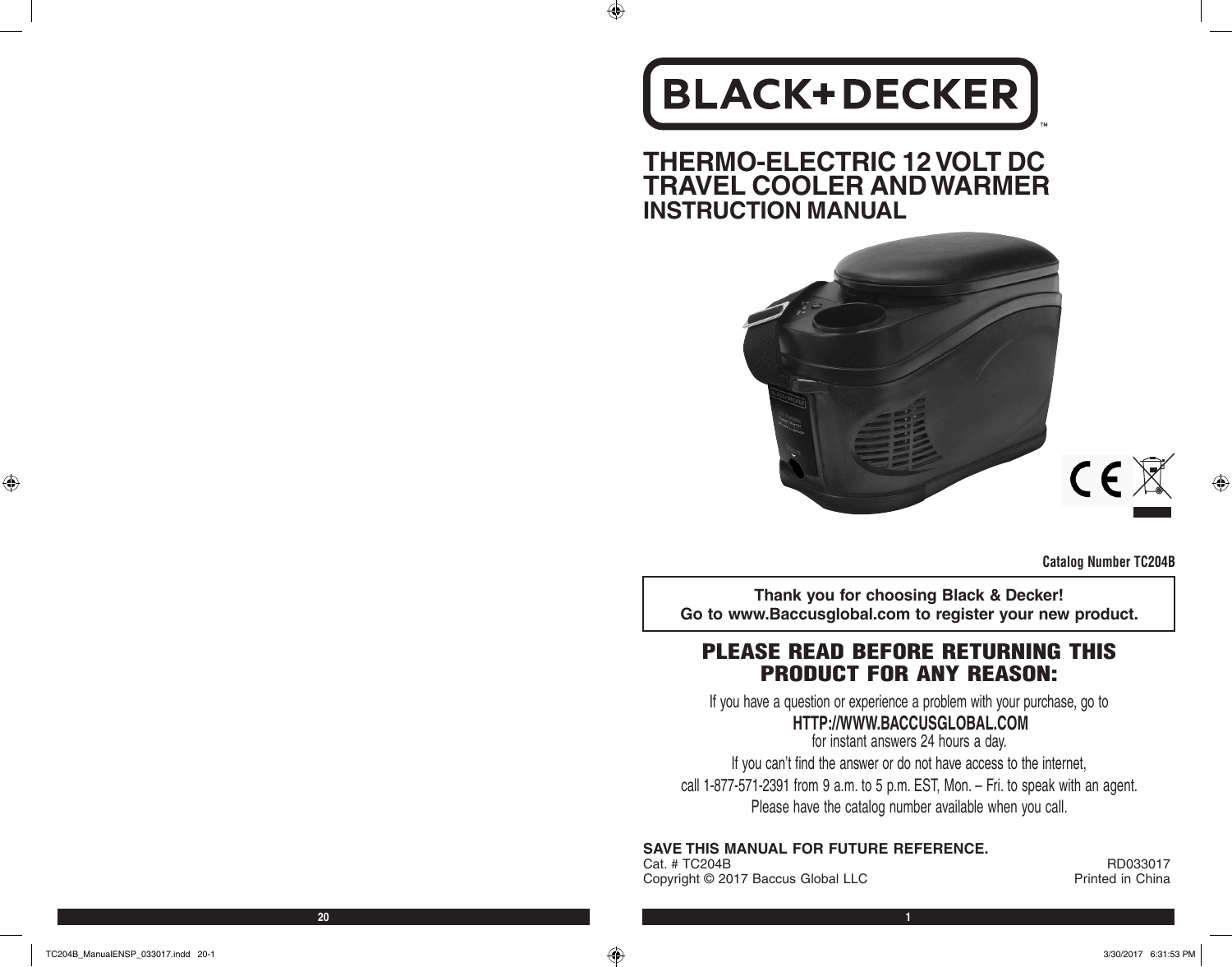## SAFETY GUIDELINES / DEFINITIONS

**DANGER:** Indicates an imminently hazardous situation which, if not avoided, will result in death or serious injury.

**WARNING:** Indicates a potentially hazardous situation which, if not avoided, could result in death or serious injury.

**CAUTION:** Indicates a potentially hazardous situation which, if not avoided, may result in minor or moderate injury.

**CAUTION:** Used without the safety alert symbol indicates potentially hazardous situation which, if not avoided, may result in property damage.

**RISK OF UNSAFE OPERATION.** When using tools or equipment, basic safety precautions should always be followed to reduce the risk of personal injury. Improper operation, maintenance or modification of tools or equipment could result in serious injury and property damage. There are certain applications for which tools and equipment are designed. Manufacturer strongly recommends that this product NOT be modified and/or used for any application other than for which it was designed. Read and understand all warnings and operating instructions before using any tool or equipment.

## IMPORTANT SAFETY INSTRUCTIONS

**WARNING:** This product or its power cord contains lead, a chemical known to the State of California to cause cancer and birth defect or other reproductive harm. Wash hands after handling.

## READ ALL INSTRUCTIONS

**WARNING:** Read all instructions before operating product. Failure to follow all instructions listed below may result in electric shock, fire and/or serious injury.

### **The following symbols are marked on the cooler:**

⊕

This cooler is classified as Class III appliance in which protection against electric shock relies on supply at safety extra-low voltage (SELV) and in which voltages higher than those of SELV are not generated.

Read all of this instruction manual carefully.

## **GENERAL SAFETY WARNINGS AND INSTRUCTIONS**

- • Avoid dangerous environments. Don't use appliances in damp or wet locations. Don't use appliances in the rain.
- Store idle appliances indoors. When not in use, appliances should be stored indoors in dry, and high or locked-up place – out of reach of children.
- Don't abuse cord. Never carry appliance by cord or yank it to disconnect from receptacle. Keep cord from heat, oil, and sharp edges. Pull cord by plug rather than cord when unplugging the unit.
- • Disconnect appliances. Disconnect the appliance from the power supply when not in use, before servicing, and when changing accessories.
- Avoid unintentional starting. Be sure switch is off when plugging in.
- • Use of accessories and attachments. The use of any accessory or attachment not recommended for use with this appliance could be hazardous. **Note:** Refer to the accessory section of this manual for further details.
- Check damaged parts. Before further use of the appliance, a guard or other part that is damaged should be carefully checked to determine that it will operate properly and perform its intended function. Check for alignment of moving parts, binding of moving parts, breakage of parts, mounting, and any other conditions that may affect its operation. A guard or other part that is damaged should be properly repaired or replaced by the manufacturer unless otherwise indicated elsewhere in this instruction manual. Have defective switches replaced by the manufacturer. Do not use appliance if switch does not turn it on and off.
- This appliance is not intended for use by persons (including children) with reduced physical, sensory or mental capabilities, or lack of experience and knowledge, unless they have been given supervision or instruction concerning use of the appliance by a person responsible for their safety.
- Children should be supervised to ensure that they do not play with the appliance.
- • Do not store explosive substances such as aerosol cans with a flammable propellant in this appliance.
- If the supply cord is damaged, it must be replaced by the manufacturer in order to avoid a hazard.

**WARNING: To reduce the risk of electric shock:** Do not allow this unit to become wet. Operate only when dry. Never allow the unit to be immersed in water or other liquid. This will void the warranty.

### **WARNING: To reduce the risk of fire:**

 $\bigcirc$ 

- • Do not operate near flammable liquids or in gaseous or explosive atmospheres. Sparks might ignite fumes.
- Manually turn the unit off after each use. This unit does not automatically turn on and off.
- • Do not operate unattended for extended periods of time.
- Allow airflow around fan area blocking airflow will slow cooling or heating.
- To reduce the risk of damage to the DC plug and cord, pull by DC plug rather than cord when disconnecting.
- • Check unit periodically for wear and tear. Return to manufacturer for replacement of worn or defective parts immediately.
- This unit is intended for use with a 12 volt DC power source that can provide at least 5 amps of current. DO NOT attempt to use with any other power source.
- • NEVER operate unit in an enclosed space. ALWAYS ensure that there is adequate ventilation and free flow of air around the unit, so that air expelled by the fan is effectively dissipated.
- When operating the unit in a vehicle or boat cabin, adequate ventilation must be provided by an air conditioning system or open window. In a car with windows up, air temperatures can reach 150°F (65°C).
- This unit is intended for portable use only; it is not designed to be built-in or recessed this would interfere with the unit's air dissipation system, and could cause a fire or other safety hazard.
- Use only with the supplied power cord. If the cord becomes worn or damaged, discontinue use and call the Customer Service department at 1-877-571-2391.

### **WARNING: To reduce the risk of injury:**

• Metal plug tip may become HOT after extended use. Handle with extreme care.

## **WARNING: To reduce the risk of injury or fire:**

Follow these instructions and review cautionary markings on this product.

**WARNING: This unit is designed to be used ONLY on vehicles with a 12 volt DC battery system. Do not connect to a 6 volt or 24 volt battery system.**

**WARNING: NEVER connect this product to a positive grounded vehicle.**

## **CAUTION: To reduce the risk of injury or property damage:**

- Keep small children from opening unit when warming. The interior of this unit gets quite hot in warming mode.
- When operating from a vehicle battery, make sure you start your engine after 3-4 hour of operation to recharge the vehicle battery.
- • Do not overstuff cooling/heating chamber. Airflow between food containers keeps temperature more even.
- Do not use this unit for medical use. It is not approved for medical applications.
- • Make sure cord is located so that it will not be stepped on, tripped over, or otherwise subject to damage or stress.
- • **Read This Instruction Manual Before Using This Unit.**

## SAVE THESE INSTRUCTIONS

**THIS MANUAL CONTAINS IMPORTANT SAFETY AND OPERATING INSTRUCTIONS FOR THE BLACK & DECKER® TRAVEL COOLER AND WARMER MODEL TC204B.**

## **INTRODUCTION**

Thank you for choosing the *Black & Decker® Travel Cooler & Warmer*, one of the most advanced, state-of-the-art units on the market today. Please read this manual carefully before use to ensure optimum performance and avoid damage to the unit itself or power sources from which it operates.

The *Black & Decker® Travel Cooler & Warmer* is compact, lightweight, and portable. It provides convenient storage for cold or hot beverages and foods, making conventional insulation-only coolers, thermal bottles and jars and insulated chests obsolete.

⊕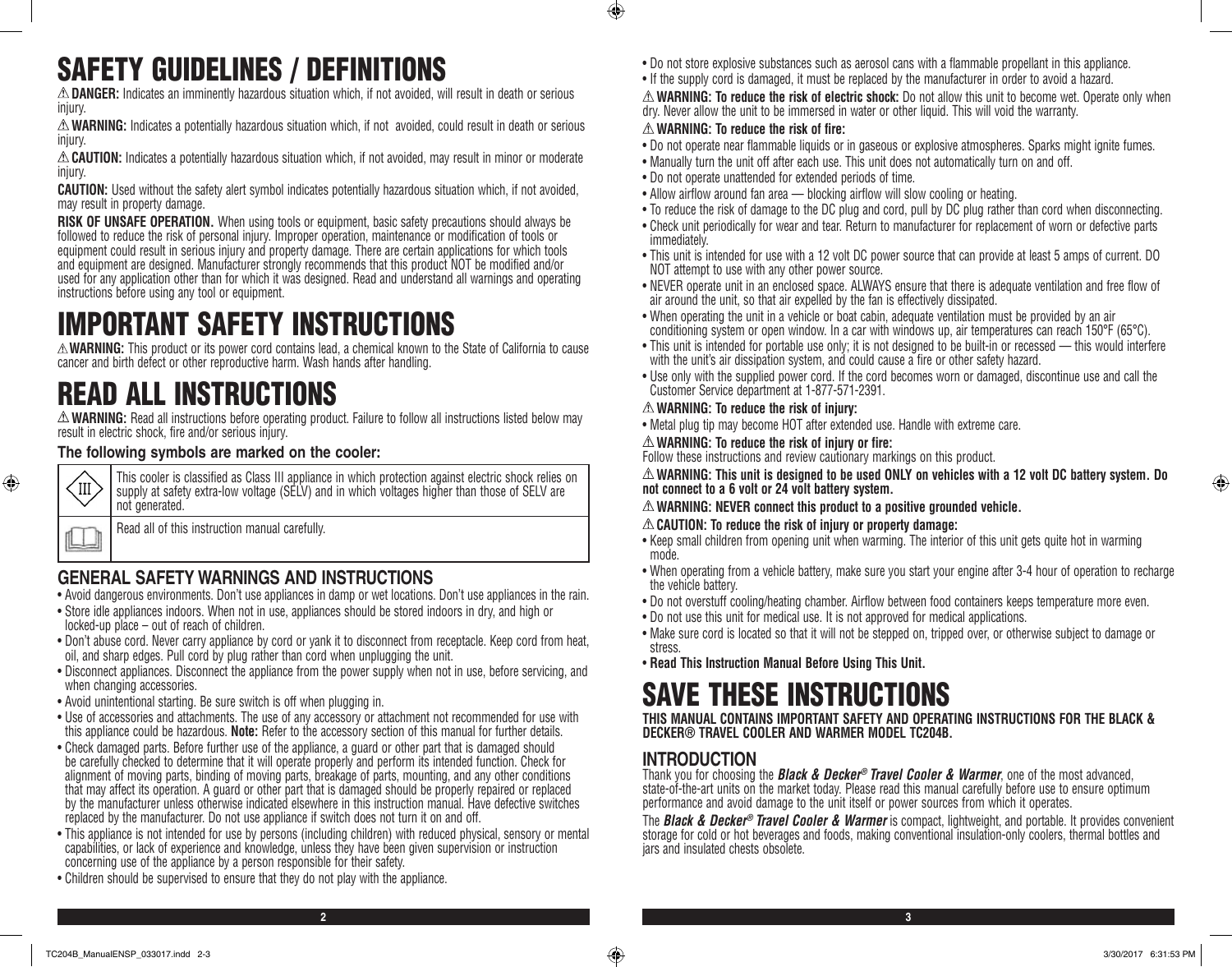### **For extended use:**

Plug the *Black & Decker® Travel Cooler & Warmer* into vehicle's 12 volt DC accessory outlet to keep food and drinks cold or warm. No more digging around in melting ice and water for soggy foods and dripping drinks. No need for ice, dry ice, or cold/hot packs. Ideal for use in a:

- • Car
- Truck or SUV
- RV, mobile home, camper
- • Boat
- At the beach, on picnics, at the campground use with battery power.

### **Completely portable:**

Take the *Black & Decker® Travel Cooler & Warmer* with you, wherever you go, to keep cold or hot food and drinks at just the right temperature.

### IMPORTANT SUGGESTIONS

The *Black & Decker® Travel Cooler & Warmer* cools like a refrigerator and warms like an oven. For best performance, plug in the unit approximately 2 hours before loading to give it time to warm up or cool down. Always try to fill your unit with pre-chilled or pre-heated food or beverages, as the unit will always perform at its best when you do this.

Generally, your unit will cool down to as much as 40°F (or 22.2°C) below the ambient temperature. To ensure optimum performance, always keep the unit out of direct sunlight when using as a Cooler. To promote your unit's cooling capacity on warm days, try reusable frozen gel packets. These are particularly helpful in keeping your unit cold while unplugged.

When using the unit as a warmer, it will warm to approximately 120°F (48.8°C). On cold days, the unit will need more time to reach the maximum warm temperature.

The *Black & Decker® Travel Cooler & Warmer* can be used with most food and beverages, either cold or hot. Use with standard household containers or ready-to-use food and drink packaging. Ideal as a:

### **Cooler**

⊕

Beverages: sodas, beer, wine, juice, milk, iced tea or coffee, shakes, thirst quenchers, water and more — in cans, bottles, cartons, pouches, sport bottles, etc.

Food: salads, sandwiches, deli meats, hamburgers, hot dogs, meat or fish, buns, condiments and dips, etc.

Desserts: puddings, fruit cups, yogurts, etc.

Snacks: fruit, candy, chocolate, cookies, fruit bars, chips, etc.

### **Warmer**

Beverages: hot coffee and tea, cocoa, milk, etc.

Food: leftovers, pre-packaged/pre-heated meals, take-out foods, soups, covered dishes, stews, casseroles, etc.

## **FEATURES**

- • Compact, lightweight, completely portable use with vehicle's or boat's 12 volt DC accessory outlet, or appropriate 12 volt DC power supply
- • Non-wearing thermo-electric system cools to approx. 40°F (or 22.2°C) below surrounding air temperature or warms to approximately 120°F (48.8°C)
- Built-in cup or two can holder
- Use with standard household containers or ready-to-use packaging
- Rests on vehicle seat or floor for easy access
- • Padded lid
- Extra-long, 7' (2.13 meters), 12 volt DC power cord with built-in 5-amp fuse-protected plug to protect the unit and power source
- Convenient, detachable shoulder strap for easy portability
- • Durable, weather-resistant construction with easy-open-and-close lid
- Environmentally friendly, CFC-free, polyurethane liner
- • Cold/heat transfer to foods via temperature-efficient liner
- Built-in heat dissipation fan with long-life, brushless motor
- HOT/OFF/COLD sliding power switch
- "COLD" and "HOT" LED indicators

 $\bigoplus$ 

## **CONTROLS AND FUNCTIONS**



## **POWERING THE TRAVEL COOLER AND WARMER**

## **Connecting to a Portable 12 Volt DC Power Supply, For Use Away From Vehicle**

- Make sure the unit's HOT/OFF/COLD switch is in the OFF position.
- Insert the 12 volt DC plug on the power cord into the 12 volt DC socket on the portable power supply.
- Continue with steps 3-9 for cooler or warmer function. Observe all
- CAUTIONS and WARNINGS.
- **Note:** When used with a rechargeable power supply, a full-charge on the power source is recommended for optimum performance. When using a vehicle's 12 volt DC accessory outlet as a power source, be aware that some vehicles require you to turn on the ignition to power the accessory outlet.

## **OPERATING INSTRUCTIONS**

### **Keep the HOT/OFF/COLD switch in OFF position for five minutes before switching between hot and cold.**

### **Using the Travel Cooler and Warmer as a Cooler**

- 1. Make sure the unit's HOT/OFF/COLD switch is in the OFF position. Start vehicle or turn ignition to "accessory" position.
- 2. Insert the DC plug into the vehicle's 12 volt DC accessory outlet.
- 3. Move the HOT/OFF/COLD switch on the cooler to the COLD position.
- 4. The COLD LED indicator will light to show the unit is cooling.
- 5. Place items into the cooler and close the lid. Do not overstuff the cooler or keep the lid from closing.
- 6. Keep cooler lid closed during operation and reclose it quickly when adding items to it or removing items from it.
- 7. After use, turn the switch to the OFF position and empty the cooler.
- 8. Disconnect the power cord from the vehicle's accessory outlet.
- 9. Clean unit as described in the Care & Maintenance section of this manual.

**4 5**

♠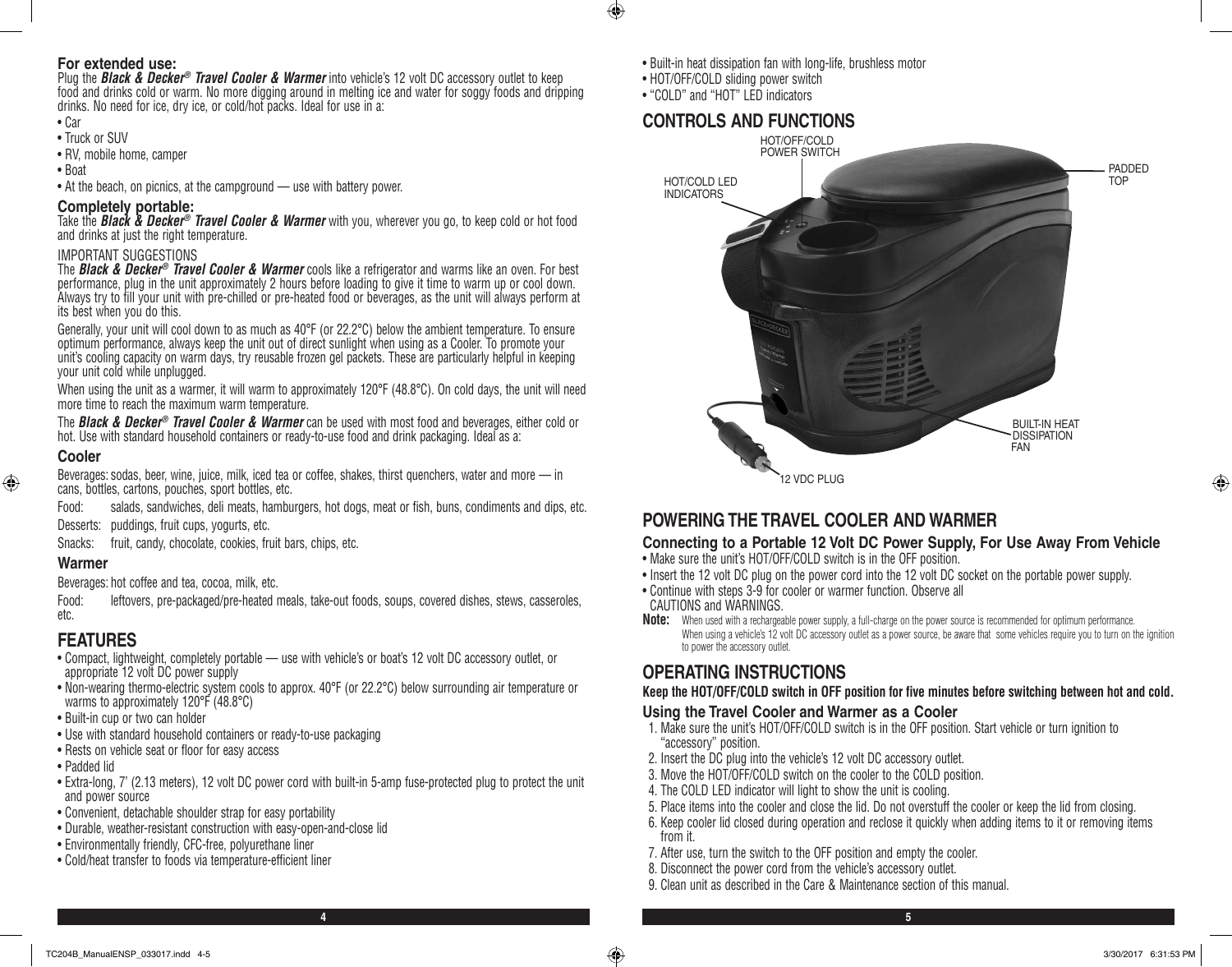### **IMPORTANT:**

- The cooler takes about 120-200 minutes to reach its maximum cool temperature (approximately 40°F [or 22.2°C] below that of surrounding air). It is recommended that items to be placed in the cooler be prechilled. This will assist the cooler in reaching the lowest temperature as quickly as possible.
- • Food will stay cool for some time after the unit is disconnected or turned off, but temperature will rise to that of the surrounding air.

**CAUTION: TO AVOID RISK OF INJURY:** Observe common sense hygiene rules, as with any cooling unit. Do not eat or drink perishable items that may have spoiled or become contaminated from lack of proper temperature control.

### **Using the Travel Cooler and Warmer as a Warmer**

- 1. Make sure the unit's HOT/OFF/COLD switch is in the OFF position. Start vehicle, or turn ignition to "accessory" position.
- 2. Insert the DC plug into the vehicle's 12 volt DC accessory outlet.
- 3. Move the HOT/OFF/COLD switch on the cooler to the HOT position.
- 4. The HOT LED indicator will light to show that the unit is warming.
- 5. Put items into the warmer and close the lid. Do not overstuff the warmer or keep the lid from closing. The unit's warming system is monitored by an automatic switch that turns the heating system on, then off when the maximum temperature is reached and back on when the temperature drops.
- 6. Keep warmer lid closed during operation, and reclose it quickly when adding or removing items.
- 7. After use, turn the switch to the OFF position. Remove any food items.
- 8. Disconnect the power cord from the vehicle's accessory outlet.
- 9. Clean unit as described in the Care & Maintenance section of this manual.

### **IMPORTANT:**

⊕

- Food will stay warm for some time after the unit is disconnected or turned off.
- The warmer is intended to maintain the temperature of pre-heated food and beverages; it is not designed to warm cold items.
- The warmer takes about 120-200 minutes to reach its maximum warm temperature (approx. 120°F [48.8°C]). It is recommended that items to be stored in the warmer be pre-heated. This will assist the warmer in reaching the maximum temperature as quickly as possible.

**CAUTION: TO AVOID RISK OF INJURY:** Observe common sense hygiene rules, as with any warming unit. Do not eat or drink perishable items that may have spoiled or become contaminated.

## **CARE AND MAINTENANCE**

The *Black & Decker® Travel Cooler and Warmer* is ruggedly constructed to provide years of dependable service.

- After each use, clean the unit inside and out with a soft cloth and mild soap solution.
- Do not scrape, scratch or puncture the surface of the cooler with sharp objects or abrasives.
- Dry the unit properly and store in a cool, dry place.
- Always make sure the power cord is disconnected before storing.
- **Never** allow the cooler/warmer to be immersed in liquid.

### **Fuse Replacement**

The power cord is fuse-protected against short-circuiting, by a 5-amp fuse located in the tip of the 12 volt DC plug. If the DC socket is powered, but the unit does not operate, then the cooler/warmer fuse may be open. To inspect or replace the DC Power Cord Fuse:

- 1. Unscrew the end-cap of the power cord plug.
- 2. Remove fuse, inspect it for an open element, and replace with a new 5-amp fuse, if needed.
- 3. Re-attach the end-cap to the plug.
- 4. If new fuse opens, call Customer Service department at 1-877-571-2391 for further instructions and possible return/replacement. This unit is not user-serviceable; it must be returned to the manufacturer for professional service or repair. Any attempt to service by user will void warranty.

## **TROUBLESHOOTING**

 $\bigoplus$ 

| Problem                                                                            | <b>Possible Cause/Solution</b>                                                                                                                                                                                                                                                                                                                                                                             |
|------------------------------------------------------------------------------------|------------------------------------------------------------------------------------------------------------------------------------------------------------------------------------------------------------------------------------------------------------------------------------------------------------------------------------------------------------------------------------------------------------|
| Cooler/Warmer is not<br>functioning as a cooler or<br>warmer (fan is not turning). | • Accessory outlet of DC power supply is not functioning — check by<br>plugging in a 12 volt DC appliance.<br>• Fuse or circuit breaker in accessory outlet is open. Reset breaker or check<br>fuse, and replace fuse if necessary.<br>. Ignition is switched off - start engine or switch ignition to "accessory"<br>position.<br>• Fuse in unit's power plug is blown — see Fuse Replacement section for |
|                                                                                    | location of fuse and instructions for checking and replacing fuse.                                                                                                                                                                                                                                                                                                                                         |
| Cooler/Warmer is not cooling<br>or heating properly (fan is not<br>turning).       | Fan is defective. Call Customer Service department 1-877-571-2391 for<br>return/ replacement instructions. This unit is not user-serviceable, it must<br>be returned to manufacturer for professional service or repair. Any attempt<br>to service by user will void warranty.                                                                                                                             |
| Cooler/Warmer is not cooling or<br>heating, but fan is turning.                    | Cooling or heating unit is defective. Call Customer Service department<br>1-877-571-2391 for return/replacement instructions. This unit is not user-<br>serviceable, it must be returned to manufacturer for professional service or<br>repair. Any attempt to service by user will void warranty.                                                                                                         |
| Cooler/Warmer takes longer<br>than 3 hours to reach desired<br>temperature inside  | Low battery or supply voltage.<br>• Unit will attain desired temperature more efficiently if items are pre-heated<br>or pre-chilled.<br>$\bullet$ Fan area is blocked — move unit or object.                                                                                                                                                                                                               |

## **PROTECTING THE ENVIRONMENT**

### **Correct disposal of this product**



This marking indicates that this product should not be disposed with other household waste. To prevent possible harm to the environment or human health from uncontrolled waste disposal, recycle it responsibly to promote the sustainable reuse of material resources. To return your used device, please use the return and collection systems or contact the retailer where the product was purchased. They can take this product for environmentally safe recycling.

Separate collection of used products and packaging allows materials to be recycled and used again. Re-use of recycled materials helps prevent environmental pollution and reduces thedemand for raw materials.

Local regulations may provide for separate collection of electrical products from the household, at municipal waste sites or by the retailer when you purchase a new product.

#### **Accessories**

**6 7**

Recommended accessories for use with this unit may be available from the manufacturer. If you need assistance regarding accessories, please contact the manufacturer at 1-877-571-2391.

**WARNING:** The use of any accessory not recommended for use with this appliance could be hazardous.

## **SERVICE INFORMATION**

Whether you need technical advice, repair, or genuine factory replacement parts, contact the manufacturer at 1-877-571-2391.

### **ONE-YEAR LIMITED WARRANTY**

The manufacturer warrants this product against defects in materials and workmanship for a period of ONE (1) YEAR from the date of retail purchase by the original end-user purchaser ("Warranty Period").

If there is a defect and a valid claim is received within the Warranty Period, the defective product can be replaced or repaired in the following ways: (1) Return the product to the manufacturer for repair or replacement at manufacturer's option. Proof of purchase may be required by manufacturer. (2) Return the product to the retailer where product was purchased for an exchange (provided that the store is a participating retailer).

⊕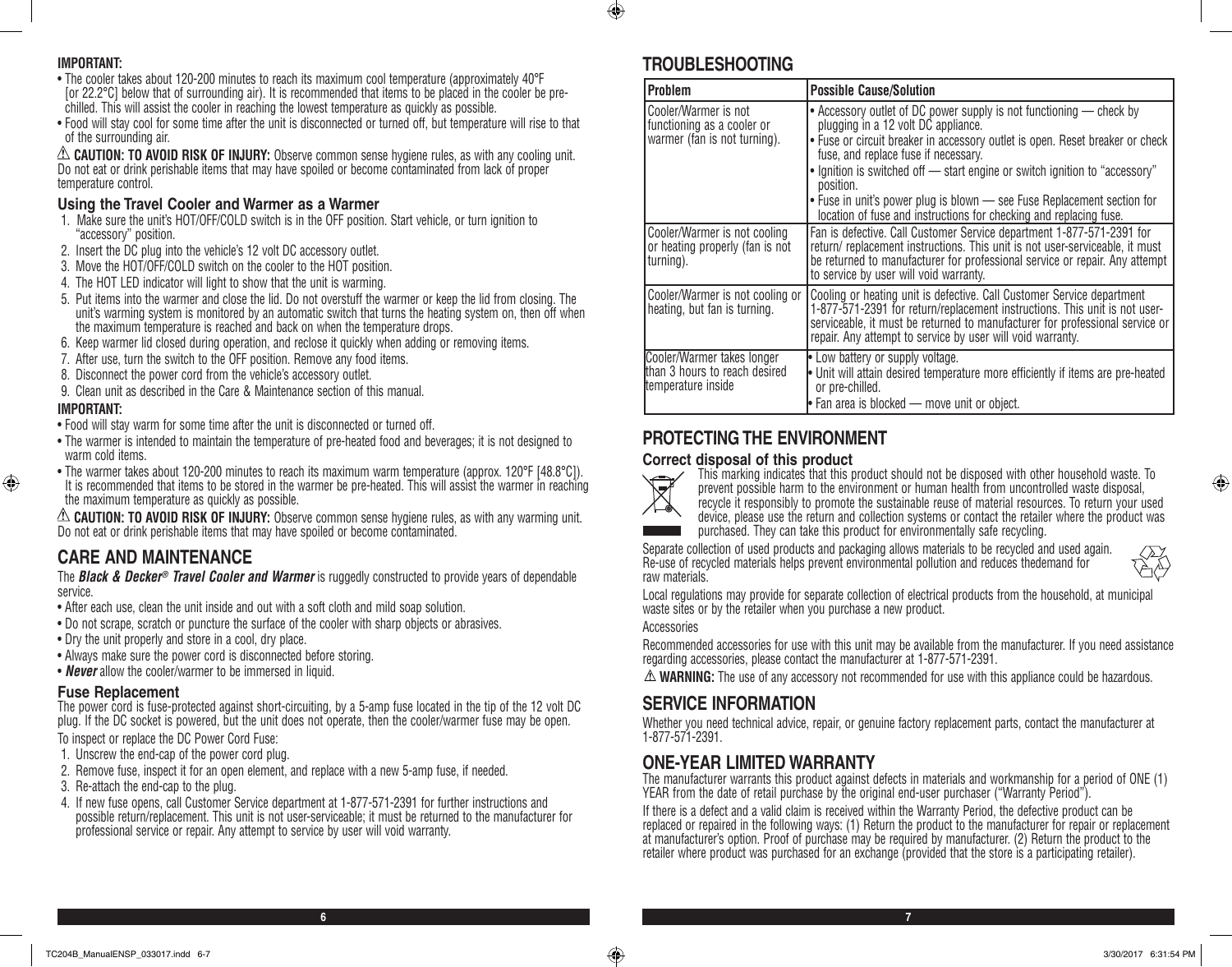Returns to retailer should be made within the time period of the retailer's return policy for exchanges only (usually 30 to 90 days after the sale). Proof of purchase may be required. Please check with the retailer for their specific return policy regarding returns that are beyond the time set for exchanges.

This warranty does not apply to accessories, bulbs, fuses and batteries; defects resulting from normal wear and tear, accidents; damages sustained during shipping; alterations; unauthorized use or repair; neglect, misuse, abuse; and failure to follow instructions for care and maintenance for the product.

This warranty gives you, the original retail purchaser, specific legal rights and you may have other rights which vary from state to state or province to province. This product is not intended for commercial use.

Please complete the Product Registration Card and return within 30 days from purchase of the product to: Baccus Global LLC, One City Centre, 1 North Federal Highway, Suite 200, Boca Raton, FL 33432. **Baccus Global LLC, toll-free number: 1-877-571-2391.** 

### **SPECIFICATIONS**

| Capacity:                   | 8 cans / 5.7 liter / 1.5 gallons (US)                                               |
|-----------------------------|-------------------------------------------------------------------------------------|
| Input:                      | 12V DC, 3A, T                                                                       |
| Power Cord:                 | 7' (2.13 meters) with 12 volt DC accessory plug and 5 amp fuse                      |
| Cooling Performance:        | Cools down to as much as $40^{\circ}F$ (or 22.2 $^{\circ}C$ ) below surrounding air |
| <b>Warming Performance:</b> | Warms to 120 $\degree$ F (48.8 $\degree$ C)                                         |
| Cold/Heat Transfer:         | Temperature-efficient, aluminum-coated liner                                        |
| Insulation:                 | CFC-free polyurethane liner                                                         |
| Heat Dissipation:           | Built-in fan (long-life, brushless motor)                                           |
| Warm/Cool System:           | Non-wearing thermo-electric                                                         |

Imported by Baccus Global, One City Centre, 1 North Federal Highway, Suite 200, Boca Raton, FL 33432 www.Baccusglobal.com • 1-877-571-2391

 $\bigoplus$ 

⊕

**8 9**

 $\bigoplus$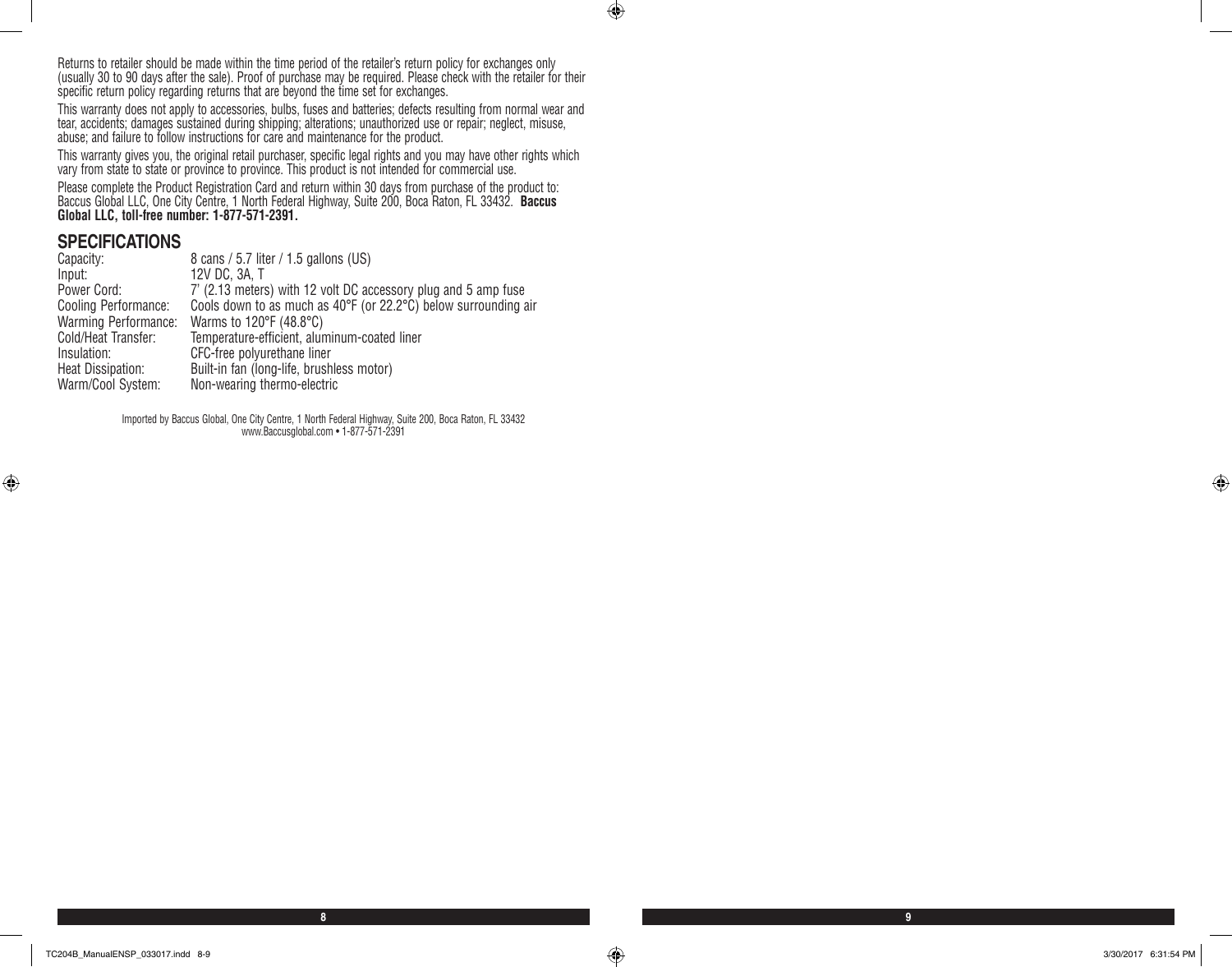# **BLACK+DECKER**

## **NEVERA Y CALENTADOR DE VIAJE CC TERMOELÉCTRICA DE 12 VOLTIOS MANUAL DE INSTRUCCIÓN**



**Número de catálogo TC204B** 

**¡Gracias por elegir Black & Decker! Visite www.Baccusglobal.com para registrar su nuevo producto.**

## LEA EL MANUAL ANTES DE DEVOLVER ESTE PRODUCTO POR CUALQUIER MOTIVO:

Si tiene una consulta o algún inconveniente con su producto, visite **HTTP://WWW.BACCUSGLOBAL.COM**

para obtener respuestas instantáneas las 24 horas del día.

Si no encuentra la respuesta o no tiene acceso al Internet, llame al 1-877-571-2391 de Lunes a Viernes de 9 a.m. a 5 p.m. hora del este para hablar con un agente. Cuando llame, tenga a mano el número de catálogo.

## **CONSERVE ESTE MANUAL PARA FUTURAS CONSULTAS.**

Nº de Catálogo: TC204B RD033017 Derechos Reservados © 2017 Baccus Global Impreso en China

## NORMAS DE SEGURIDAD / DEFINICIONES

**PELIGRO:** Indica una situación de peligro inminente que, si no se evita, provocará la muerte o lesiones graves.

**ADVERTENCIA:** Indica una situación de peligro inminente que, si no se evita, provocará la muerte o lesiones graves.

**PRECAUCIÓN:** Indica una situación de peligro potencial que, si no se evita, puede provocar lesiones leves o moderadas.

**PRECAUCIÓN:** Utilizado sin el símbolo de alerta de seguridad indica una situación de peligro potencial que, si no se evita, puede provocar daños a la propiedad.

**RIESGO DE OPERACIÓN INSEGURA.** Cuando se utilizan herramientas o equipos, siempre se deben respetar las precauciones de seguridad para reducir el riesgo de lesiones personales. La operación, el mantenimiento o la modificación incorrectos de herramientas o equipos pueden provocar lesiones graves y daños a la propiedad. Las herramientas y los equipos están diseñados para usos determinados. Fabricante recomienda encarecidamente que NO se modifique este producto y que NO se utilice para ningún otro uso que aquél para el que fue diseñado. Lea y comprenda todas las instrucciones operativas y las advertencias antes de utilizar cualquier herramienta o equipo.

## INSTRUCCIONES IMPORTANTES DE SEGURIDAD

**ADVERTENCIA:** Este producto o su cable de alimentación contiene plomo, una sustancia química reconocida por el Estado de California como causante de cáncer, defectos de nacimiento u otros problemas reproductivos. Lávese las manos después de utilizarlo.

## LEA LAS INSTRUCCIONES

**ADVERTENCIA:** Lea todas las instrucciones antes de operar el producto. El incumplimiento de todas las instrucciones enumeradas a continuación puede provocar una descarga eléctrica, un incendio o lesiones graves.

### **El aparato muestra los siguientes nevera:**



 $\bigcirc$ 

Esta nevera está clasificado como un dispositivo de Clase III en el que la protección frente a descargas eléctricas se basa en el suministro de tensión de seguridad extrabaja (SELV) y en cuyos voltajes más altos que aquellos de SELV no se generan.

Lea este manual de instrucciones con atención.

### **ADVERTENCIAS E INSTRUCCIONES DE SEGURIDAD GENERALES**

- • Evite las condiciones ambientales peligrosas. No utilice electrodomésticos en lugares húmedos o mojados. No utilice electrodomésticos en la lluvia.
- • Guarde los artefactos que no utilice bajo techo. Cuando no los utilice, los artefactos deben guardarse en el interior en un lugar seco, alto o bajo llave, lejos del alcance de los niños.
- • Utilice el aparato adecuado. Nunca utilice el aparato para otra tarea que no sea aquella para la que fue creada.
- • No tire del cable. Nunca transporte el aparato por el cable ni lo jale para desconectarlo del tomacorriente. Mantenga el cable alejado del calor, el aceite y los bordes afilados. Tire del enchufe y no del cable al desconectar la unidad.
- • Desconecte los aparatos. Desconecte el aparato de la fuente de energía cuando no lo utiliza, antes de realizar un mantenimiento y al cambiar accesorios.
- • Evite el encendido por accidente. No transporte el aparato enchufado con el dedo en el interruptor. Asegúrese de que el interruptor esté apagado cuando lo enchufe.
- • Uso de accesorios o dispositivos. El uso de accesorios o dispositivos no recomendados para utilizar con este aparato puede resultar peligroso. **Nota:** consulte la sección "accesorios" de este manual para obtener detalles adicionales.
- • Revise que no haya piezas dañadas. Antes de volver a utilizar la herramienta, se debe controlar cualquier protección u otra pieza que esté averiada para determinar si funcionará correctamente y realizará la función para la que fue diseñada. Verifique la alineación de las piezas móviles, la rotura de piezas, el montaje y cualquier otra condición que pueda afectar su operación. Cualquier protección u otra pieza que esté dañada

⊕

⊕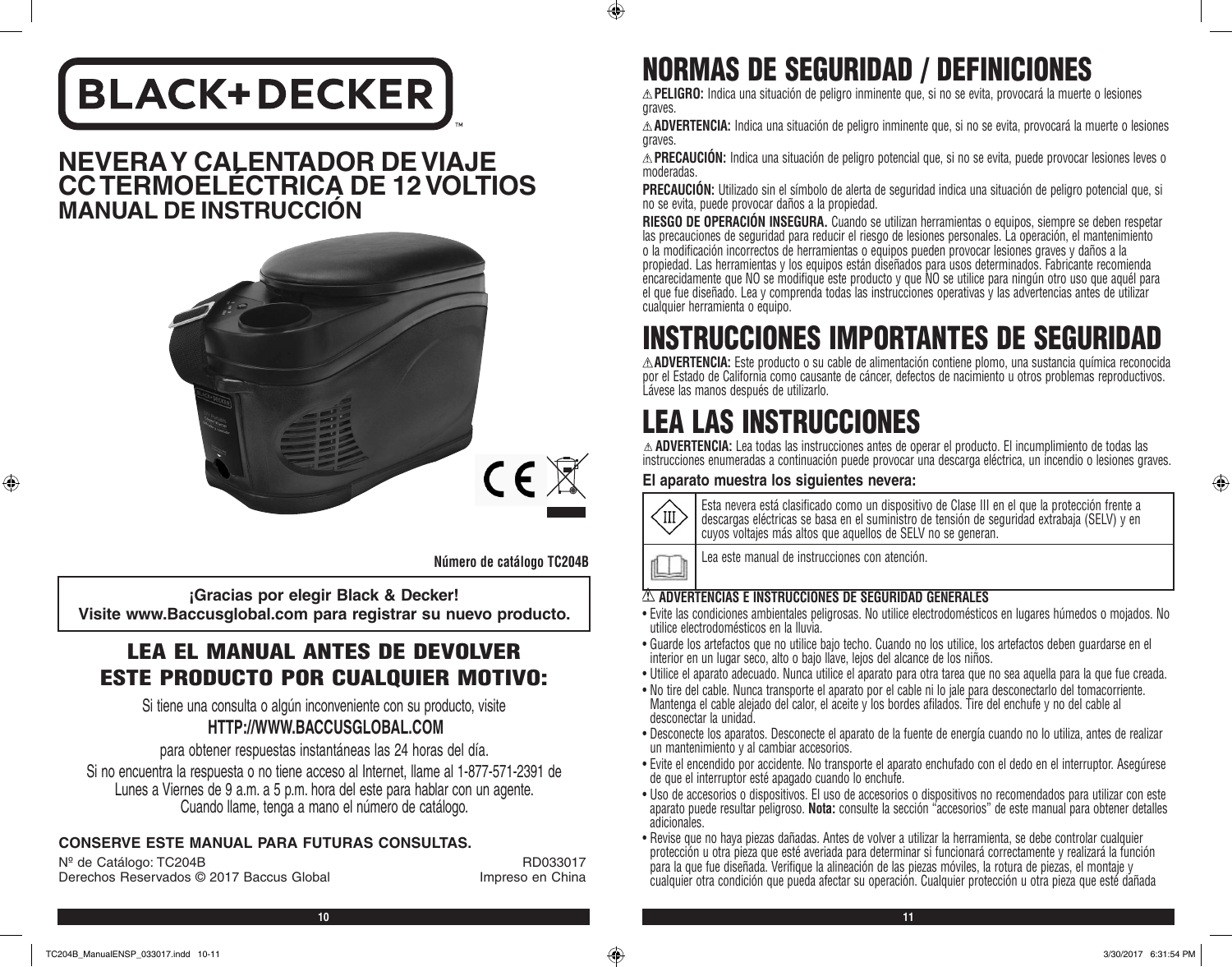debe ser reparada correctamente o reemplazada por un centro de mantenimiento autorizado, a menos que este manual de instrucciones indique otra cosa. Reemplace los interruptores defectuosos en un centro de mantenimiento autorizado. No utilice la herramienta si no puede encenderla o apagar la con el interruptor.

- • Este aparato no está diseñado para ser usado por personas (incluyendo niños) con capacidades físicas, sensoriales o mentales reducidas, o por falta de experiencia y conocimiento, a menos que hayan recibido supervisión o instrucciones sobre el uso del aparato por parte de una persona responsable de su seguridad.
- • Los niños deben ser supervisados para asegurarse de que no juegan con el aparato.
- • No almacene sustancias explosivas tales como latas aerosol con propulsores inflamables en este aparato.
- • Si el cable de alimentación está dañado, debe ser reemplazado por el fabricante para evitar un peligro.

**ADVERTENCIA: Para reducir el riesgo de descarga eléctrica:** no permita que la unidad se moje. Úsela solamente cuando está seca. Nunca permita que la nevera y calentador sean sumergidos en agua ni en ningún otro líquido. Esto anulará la garantía.

#### **ADVERTENCIA: Para reducir el riesgo de incendio:**

- • No utilice cerca de líquidos inflamables o en atmósferas gaseosas o explosivas. Las chispas pueden encender los vapores.
- • Apague la unidad manualmente. Esta unidad no se enciende y apaga automáticamente.
- • No deje la unidad sin usar por largos periodos de tiempo durante la operación.
- • Permita que circule el aire alrededor del área del ventilador el bloquear la circulación de aire puede causar demoras en el enfriamiento/calentamiento.
- • Para reducir el riesgo de daños al enchufe y al cable de CC, tire del enchufe en lugar del cable al desconectar.
- • Controle el desgaste de la unidad periódicamente. Lleve la unidad a un técnico calificado para reemplazar las piezas desgastadas o defectuosas de inmediato.
- • Esta unidad está diseñada para usar se con fuentes de alimentación de 12 voltios CC que puedan proporcionar por lo menos 5 amperios de corriente. No trate de usar la con ninguna otra fuente de alimentación.
- • Nunca haga funcionar la unidad en lugares cerrados. Asegúrese siempre que haya ventilación adecuada y circulación de aire libre alrededor de la unidad, para que el aire expulsado por el ventilador pueda disiparse efectivamente.
- • Cuando encienda la unidad en un vehículo o en una cabina de bote, debe proporcionarle ventilación adecuada ya sea por el sistema de aire acondicionado o abriendo una ventanilla. En un carro con las ventanillas bajas, las temperaturas pueden alcanzar hasta 150°f (65°c).
- • Esta unidad está diseñada para uso portátil solamente; no está diseñada para instalarse esto puede interferir con su sistema de disipación de aire y puede causar un incendio u otros peligros de seguridad.
- • Use solamente con el cable de alimentación proporcionado. Si el cable de desgasta o se daña, descontinúe su uso y llame al departamento de servicio al cliente al 1-877-571-2391.

#### **PRECAUCIÓN: Para reducir el riesgo de lesiones:**

⊕

• La extremidad del enchufe del metal puede llegar a ser caliente después de uso extendido. Manija con cuidado extremo.

#### **ADVERTENCIA: Para reducir el riesgo de lesiones o incendios:**

Siga estas instrucciones y revisar las marcas de precaución sobre este producto.

**ADVERTENCIA: Esta unidad está diseñada para ser utilizado SOLAMENTE en los vehículos con un sistema de 12 voltios CC. No lo conecte a un voltaje 6 o 24 voltios.**

#### **ADVERTENCIA: NUNCA conecte este producto con un vehículo puesto a tierra positivo. PRECAUCIÓN: Para reducir el riesgo de lesiones o daño a la propiedad:**

- • No permita que los niños pequeños abran la unidad mientras está calentando. El interior de esta unidad se calienta bastante cuando la unidad está funcionando como calentador.
- • Cuando esté alimentando la unidad desde la batería del vehículo, asegurese de arrancar el motor después de 3 o 4 horas de operación para recargar la batería del vehículo.
- • No rellene la cámara para enfriar/calentar. La circulación de aire entre los envases de comida mantiene la temperatura más constante.
- • No use esta unidad para aplicaciones médicas. No está aprovada para uso médico.
- • Cerciórese que el cable esté situado de manera que nadie lo pise, se enrede, o que de alguna forma pueda causar daños o tensión.
- • **Lea este manual de instrucciones antes de utilizar esta unidad.**

## CONSERVE ESTAS INSTRUCCIONES

**ESTE MANUAL CONTIENE INSTRUCCIONES IMPORTANTES DE SEGURIDAD Y DE OPERACIÓN PARA LA NEVERA Y CALENTADOR DE VIAJE DE BLACK & DECKER®, MODELO TC204B.**

## **INTRODUCCIÓN**

Gracias por su elección de la *nevera y calentador de viaje de Black & Decker®,* una de las unidades más avanzadas en el mercado de hoy. Por favor léa este manual cuidadosamente antes de usar la unidad, para asegurar su desempeño óptimo y evitarle daños a la misma o a las fuentes de energía que se usen para alimentarla.

La *nevera y calentador de viaje de Black & Decker<sup>®</sup> es compacta, ligera y portátil. Proporciona* conveniente almacenaje para comidas y bebidas frías o calientes, haciendo obsoletas las neveras convencionales que solamente proporcionan aislamiento.

#### **Para uso extendido:**

Enchufe la *nevera y calentador de viaje de Black & Decker®* a la salida de accesorios de CC de 12 voltios del vehículo para mantener comidas y bebidas frías o calientes. Ya no tiene necesidad de usar hielo, hielo seco, o paquetes fríos/calientes. Ideal para usarse en:

• carro

 $\bigcirc$ 

- • camión o camioneta
- • vehículo recreativo, casa móvil, caravana
- • bote • la playa, picnics, en el campamento — use con la energía de la batería

### **Completamente portátil:**

Lleve la *nevera y calentador de viaje de Black & Decker®* donde quiera que usted vaya, para mantener comidas y bebidas frías o calientes justo a la temperatura adecuada.

## **SUGERENCIAS IMPORTANTES**

La **nevera y calentador de viaje de Black & Decker®** enfría como un refrigerador y calienta como un horno. Para un desempeño óptimo, enchufe la unidad aproximadamente 2 horas antes de llenarla para darle tiempo a calentarse o enfriarse. Trate siempre de llenar la unidad con comidas o bebidas precalentadas o preenfriadas, ya que funcionará mejor de esta manera.

Generalmente la unidad se enfriará hasta 40°F (o 22.2°C) por debajo de la temperatura ambiental. Para asegurar el desempeño óptimo, siempre mantenga la unidad fuera de la luz solar cuando la va a usar como nevera. Para Estas sugerencias son particularmente útiles para mantener la unidad fría mientras esté desconectada.

Cuando use la unidad como calentador, calentará hasta 120°F (48.8°C) aproximadamente. Durante los días fríos, la unidad necesitará más tiempo para alcanzar la máxima temperatura caliente.

Llame al departamento de apoyo técnico al (800) 544-6986 para más información.

La *nevera y calentador de viaje de Black & Decker®* puede usarse con una gran mayoría de comidas y bebidas, calientes o frías. Use la unidad con recipientes domésticos normales o empaques para comidas y bebidas listos para usar. Ideal como:

#### **Nevera**

| Bebidas: | gaseosas, cerveza, vino, jugo, leche, té o café helados, batidos, refrescos instantáneos, agua y              |
|----------|---------------------------------------------------------------------------------------------------------------|
|          | más — en latas, botellas, cajas, bolsas, botellas deportivas, etc.                                            |
| Comida:  | ensaladas, sándwiches, hamburguesas, salchichas, carne o pescado, panecillos, condimentos y<br>aderezos, etc. |

- Postres: pudines, frutas, yogurt, etc.<br>Meriendas: fruta, caramelo, chocolate,
- fruta, caramelo, chocolate, galletas dulces, papitas, etc.

## **Calentador**<br>Bebidas: c

Bebidas: café o té caliente, chocolate caliente, leche, etc.<br>Comida: sobras, comidas prempacadas/precalentadas, so

sobras, comidas prempacadas/precalentadas, sopas, platos cubiertos, estofados, cacerolas, etc.

### **CARACTERÍSTICAS**

• Compacto, ligero, completamente portátil, use con la salida de accesorios de CC de 12 voltios del vehículo o del bote, o con una fuente de energía portátil de CC de 12 voltios adecuada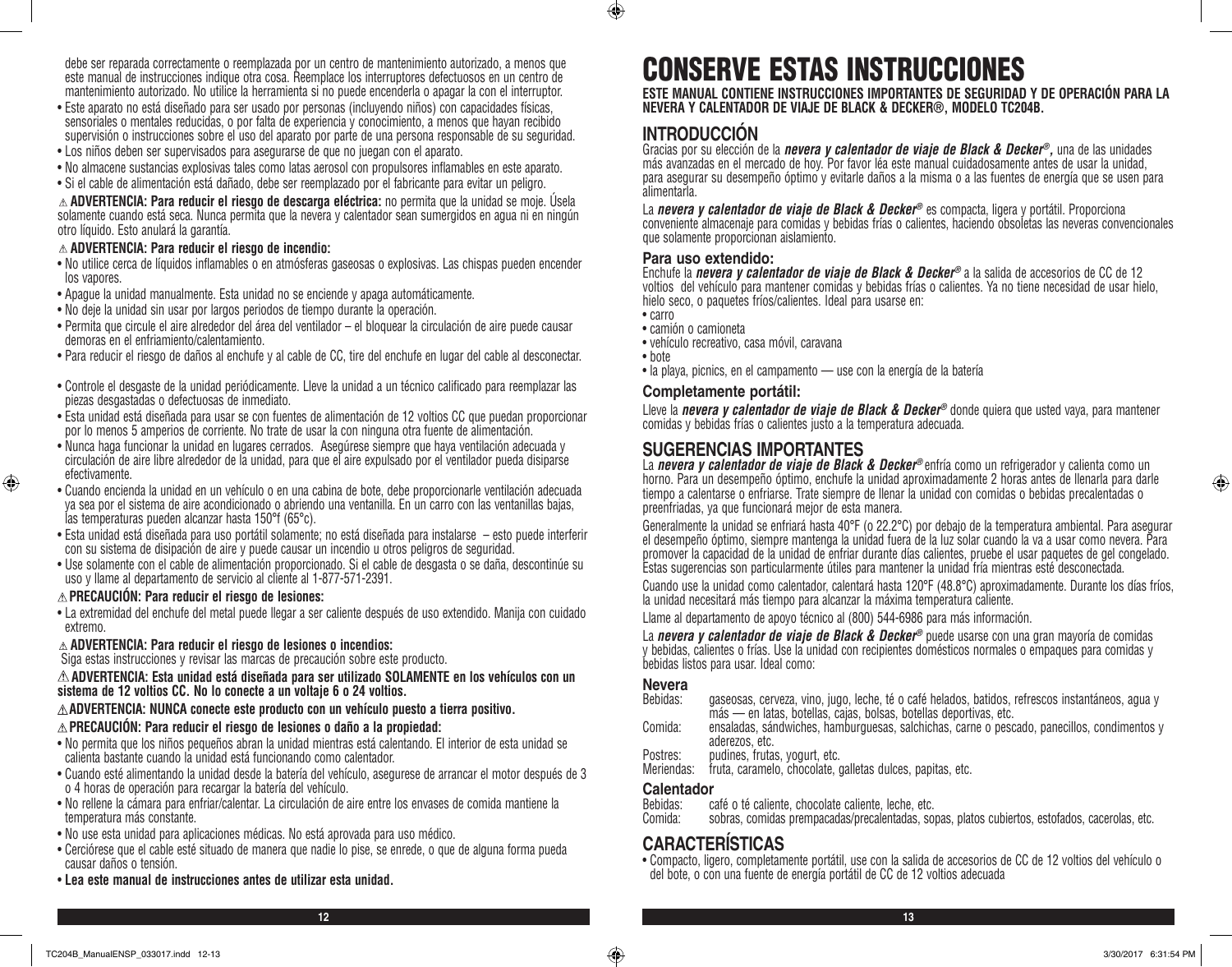- • Sistema termo-eléctrico enfría aproximadamente a 40°F (o 22.2°C) por debajo de la temperatura del aire alrededor de la unidad o calienta hasta 120°F (48.8°C)
- • Construido en sostenedor para una taza o lata
- • Use con envases domésticos normales o empaques listos para usar
- • Descansa sobre el asiento del vehículo para acceso fácil
- • Tapa acolchonada
- • Cable de CC de 12 voltios extra largo de 7' (2.13 meters) y enchufe con protección de fusible de 5 amperios incorporada para proteger la unidad y la fuente de alimentación
- • Correa conveniente, desprendible para transportación fácil
- • Construcción duradera, resistente al clima con tapa fácil de abrir y cerrar
- • Forro de poliuretano que no daña el medio ambiente
- • Transferencia de frío/calor a las comidas a través de forro conductor de temperatur
- • Ventilador incorporado de motor duradero que disipa el calor
- • Interruptor de CALIENTE/APAGADO/FRÍO
- Indicadores LED de "CALIENTE" y "FRÍO"

#### **Controles y funciones**

⊕



### **ALIMENTAR LA NEVERA Y CALENTADOR**

### **Cómo conectar a una fuente de energía portátil de CC de 12 voltios para uso lejos del vehículo**

- • Asegúrese que el interruptor de CALIENTE/APAGADO/FRÍO esté APAGADO (OFF).
- • Inserte el enchufe de CC de 12 voltios del cable eléctrico a la toma de CC de 12 voltios de la fuente de energía portátil.
- • Prosiga cómo indican los pasos 3-9 para el funcionamiento de la nevera o del calentador. Preste atención a todas las PRECAUCIONES y ADVERTENCIAS.
- **Nota:** Para el desempeño óptimo, se recomeinda que cuando la unidad se usa con una fuente de energía portátil, la fuente de alimentación esté completamente cargada.

Cuando se utiliza un vehículo de 12 voltios para accesorios de CC como fuente de energía, tenga en cuenta que algunos vehículos requieren para activar el encendido a la toma de poder de los accesorios.

## **INSTRUCCIONES PARA EL FUNCIONAMIENTO**

### **Mantenga el interruptor de FRÍO/CALIENTE/APAGADO en la posición de APAGADO (OFF) durante cinco minutos antes de cambiar entre CALIENTE y FRÍO.**

### **Uso de la nevera y calentador cómo nevera**

- 1. Asegure que el interruptor de CALIENTE/APAGADO/FRÍO esté en la posición de APAGADO (OFF). Arranque el vehículo o gire la ignición a la posición de "accesorios."
- 2. Inserte el enchufe de CC de 12 voltios al la salida de accesorios de CC de 12 voltios del vehículo.
- 3. Deslice el interruptor de CALIENTE/APAGADO/FRÍO en la nevera a la posición de FRÍO (COLD).
- 4. El indicador LED de FRÍO (COLD) se prenderá para indicar que la unidad está enfriando.
- 5. Coloque los artículos en la nevera y cierre la tapa. No rellene la nevera, ni permita que la tapa se quede abierta.
- 6. Mantenga la tapa de la nevera cerrada mientras la unidad esté en funcionamiento y cierrela rápido cuando tenga que abrirla para guardar o sacar artículos.
- 7. Después de usarla devuelva el interruptor a la posición de APAGADO (OFF) y vacíe la nevera.
- 8. Desconecte el cable eléctrico de la salida de accesorios del vehículo.
- 9. Limpie la unidad como de indica en la sección de Cuidado y mantenimiento de este manual.

#### **IMPORTANTE:**

 $\bigoplus$ 

- • La nevera se toma de 120-200 minutos en alcanzar la máxima temperatura fría (apróximadamente 40°F [o 22.2°C] por debajo de la temperatura del aire a su alrededor). Se recomienda que los artículos que se coloquen en la nevera estén pre-enfriados. esto ayudará a que la nevera alcanze la temperatura más baja lo más rápido posible.
- • La comida permanecerá fría por un rato después que la unidad se apague o se desconecte, pero la temperatura subirá hasta igualar la del aire a su alrededor.

**PRECAUCIONES: PARA EVITAR EL RIESGO DE LESIÓN:** Siga reglas de higiene usando el sentido común tal como con cualquier otra unidad que se use para enfriar. No coma ni beba artículos que se hayan echado a perder o que se hayan contaminado debido a una falta del control apropiado de la temperatura.

### **Uso de la nevera y calentador como calentador**

- 1. Asegure que el interruptor de CALIENTE/APAGADO/FRÍO esté en la posición de APAGADO (OFF). Arranque el vehículo o gire la ignición a la posición de "accesorios."
- 2. Inserte el enchufe de CC de 12 voltios al la salida de accesorios de CC de 12 voltios del vehículo.
- 3. Deslice el interruptor de CALIENTE/APAGADO/FRÍO en la nevera a la posición de CALIENTE (HOT).
- 4. El indicador LED de CALIENTE (HOT) se prenderá para indicar que la unidad está calentando.
- 5. Coloque los artículos en el calentador y cierre la tapa. No rellene el calentador ni guarde la tapa del cierre. El sistema que se calienta de la unidad es supervisado por un interruptor automático que gire el sistema de calefacción, después apagado cuando la temperatura máxima es alcanzada y trasero encendido cuando la temperatura cae.
- 6. Mantenga la tapa del calentador cerrada mientras la unidad esté en funcionamiento y ciérrela rápido cuando tenga que abrirla para guardar o sacar artículos.
- 7. Después de usarla devuelva el interruptor a la posición de APAGADO(OFF) y vacíe el calentador.
- 8. Desconecte el cable eléctrico de la salida de accesorios del vehículo.
- 9. Limpie la unidad como de indica en la sección de Cuidado y mantenimiento de este manual.

### **IMPORTANTE:**

- • La comida permanecerá caliente por un rato después que la unidad se apague o se desconecte.
- • El calentador está diseñado para mantener la temperatura de los alimentos precalentados, no está diseñado para calentar alimentos fríos.
- • El calentador se toma de 120-200 minutos en alcanzar la máxima temperatura caliente (aproximadamente 120°F [48.8°C]). Se recomienda que los artículos que se coloquen en el calentador estén precalentados. Esto ayudará a que el calentador alcance la temperatura máxima lo más rápido posible.

**PRECAUCIONES: PARA EVITAR EL RIESGO DE LESIÓN:** Siga reglas de higiene usando el sentido comun tal como con cualquier otra unidad que se use para calentar. No coma ni beba artículos que se hayan hechado a perder o que se hayan contaminado.

⊕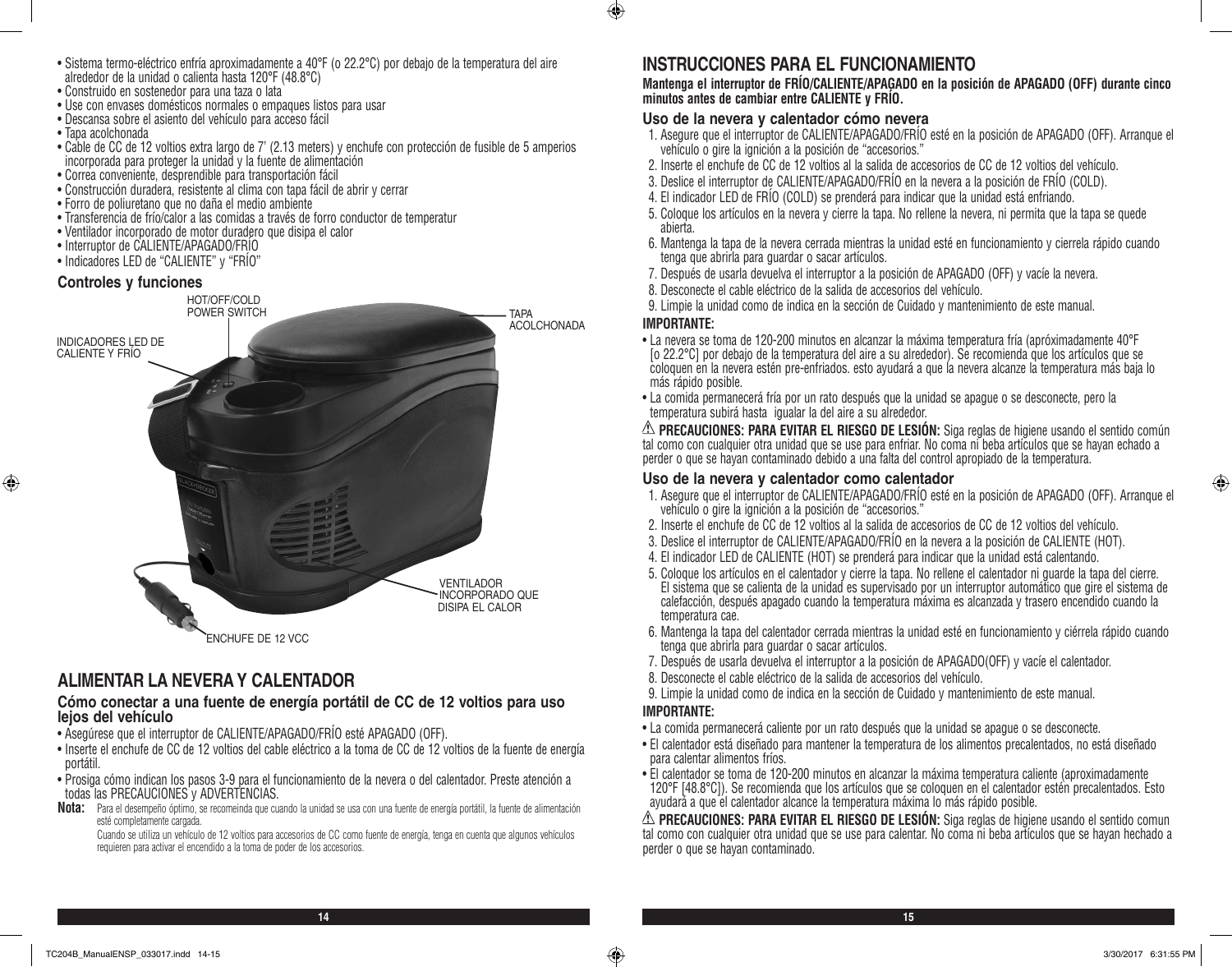## **CUIDADO Y MANTENIMIENTO**

La *nevera y calentador de viaje de Black & Decker®* está construida fuertemente para proporcionar años de servicio confiable.

- • Después de cada uso, limpie la unidad por dentro y por fuera con un paño suave y jabón y agua diluidos.
- • No raye, arañe ni perfore la superficie de la nevera con objetos afilados o abrasivos.
- • Seque la unidad correctamente y almacénela en un lugar fresco y seco.
- • Siempre asegure que el cable eléctrico está desconectado antes de almacenar la unidad.
- • *Nunca* permita que la nevera/calentador sea sumergida en ningún líquido.

### **Reemplazo del fusible**

El cable eléctrico está protegido contra los cortos circuitos por un fusible de 5 amperios que se encuentra en la punta del enchufe de CC de 12 voltios. Si la toma de CC está alimentada pero la unidad no funciona, puede que el fusible de la nevera/calentador esté abierto.

Para inspeccionar o reemplazar el fusible del cable de CC:

- 1. Desenrosque el casquillo en la punta del enchufe.
- 2. Extraiga el fusible, revíselo para ver si tiene un elemento abierto y reemplácelo con un fusible nuevo de 5 amperios si es necesario.
- 3. Asegure el casquillo nuevamente a la punta del enchufe.
- 4. Si el fusible nuevo se abre, llame al departamento de servicio al cliente al 1-877-571-2391 para más información y posible devolución/reemplazo. Esta unidad no es reparable por el usuario; debe devolverse al fabricante para servicio o reparación profesional. Cualquier intento de servicio por parte del usuario anulará la garantía.

## **SOLUCIÓN DE PROBLEMAS**

⊕

| <b>Problema</b>                                                                                                   | <b>Causa posible/Remedio</b>                                                                                                                                                                                                                                                                                                                                                                                                                                                                                                                      |  |
|-------------------------------------------------------------------------------------------------------------------|---------------------------------------------------------------------------------------------------------------------------------------------------------------------------------------------------------------------------------------------------------------------------------------------------------------------------------------------------------------------------------------------------------------------------------------------------------------------------------------------------------------------------------------------------|--|
| La nevera/calentador no está<br>funcionando como nevera<br>ni como calentador (el ventilador<br>no está girando). | • La salida de accesorios de CC de la fuente de alimentación no está<br>funcionando – enchufe otro aparato de CC de 12 voltios para asegurarse.<br>· El fusible en la salida de accesorios está abierto. Revise el fusible y<br>reemplácelo si es necesario.<br>• La ignición está apagada – arranque el motor o gire la ignición a la<br>posición<br>de accesorios.<br>• El fusible en el enchufe de la unidad está fundido – consulte la sección<br>de Reemplazo del fusible para localizar el fusible e instrucciones de<br>como reemplazarlo. |  |
| La nevera/calentador no<br>está enfriando ni calentando<br>correctamente (el ventilador no<br>está girando).      | • El ventilador está defectuoso. Llame al departamento de servicio al<br>cliente al 1-877-571-2391 para devolución/instrucciones de reemplazo.<br>Esta unidad no es reparable por el usuario; debe devolverse al fabricante<br>para servicio o reparación profesional. Cualquier intento de servicio por<br>parte del usuario anulará la garantía.                                                                                                                                                                                                |  |
| La nevera/calentador no<br>está enfriando ni calentando<br>correctamente, pero el ventilador<br>está girando.     | La unidad de enfriamiento o calentamiento está defectuosa. Llame al<br>departamento de servicio al cliente al 1-877-571-2391 para devolución/<br>instrucciones de reemplazo. Esta unidad no es reparable por el usuario;<br>debe devolverse al fabricante para servicio o reparación profesional.<br>Cualquier intento de servicio por parte del usuario anulará la garantía.                                                                                                                                                                     |  |
| La nevera/calentador se demora<br>más de 3 horas en alcanzar<br>la temperatura deseada en el<br>interior.         | • El voltaje de la batería o la fuente de alimentación está bajo.<br>• La unidad logrará temperatura deseada más eficientemente si los<br>artículos están precalentados o preenfriados.<br>· Se bloquea el área del ventilador - mueva la unidad u opóngase.                                                                                                                                                                                                                                                                                      |  |

## **PROTECCIÓN DEL MEDIO AMBIENTE**

### **Eliminación correcta de este producto**



 $\bigoplus$ 

Esta marca indica que este producto no debe eliminarse junto con otros residuos domésticos. Para evitar posibles daños al medio ambiente oa la salud humana eliminación incontrolada de residuos, su reciclaje de forma responsable para promover la reutilización sostenible de los recursos materiales. Para volver su dispositivo usado, utilice sistemas de devolución y recogida o

de contacto con el distribuidor donde adquirió el producto. Ellos pueden tomar este producto para el reciclaje ecológico y seguro.

La recogida selectiva de productos y embalajes permite que los materiales para ser reciclados y utilizados de nuevo. Re-uso de materiales reciclados ayuda a prevenir la contaminación ambiental y reduce la demanda de materias primas.



⊕

La normativa local puede ofrecer para la recogida selectiva de productos eléctricos del hogar, en sitios de desechos municipales o por el distribuidor al comprar un producto nuevo.

## **ACCESORIOS**

Accesorios recomendados para uso con esta unidad puede ser disponibles a través del fabricante. Si necesita ayuda con respecto a los accesorios, por favor póngase en contacto con el fabricante al 1-877-571-2391. **ADVERTENCIA:** El uso de cualquier accesorio no recomendado para el uso con esta unidad podía ser peligroso.

## **INFORMACIÓN DE SERVICIO**

Si usted necesita asesoramiento técnico, reparación, o partes genuinas del fabricante, póngase en contacto con el fabricante al 1-877-571-2391.

## **UN AÑO DE GARANTÍA LIMITADA**

El fabricante garantiza este producto contra defectos de materiales y mano de obra durante un período de UN (1) AÑO a partir de la fecha de compra del producto por el comprador usuario final ("Período de Garantía"). Si hay un defecto y una reclamación válida se recibe dentro del período de garantía, el producto defectuoso puede ser reemplazado o reparado en el las siguientes maneras: (1) Devuelva el producto al fabricante para reparación o reemplazo, a opción del fabricante. La prueba de compra puede ser requerida por el fabricante. (2) Devuelva el producto a la tienda donde el producto fue comprado para un intercambio (siempre y cuando se trate de un minorista participante). Devoluciones al minorista deben hacerse dentro del plazo de póliza de devoluciones del minorista para intercambios solamente (por lo general 30 a 90 días después de la fecha de compra). La prueba de compra puede ser requerida por el minorista. Por favor consulte la póliza de devoluciones del minorista sobre devoluciones que están fuera del plazo establecido para intercambios.

Esta garantía no se aplica a los accesorios, bombillos, fusibles y baterías; defectos a consecuencias de desgaste normal; accidentes; daños y perjuicios sufridos durante el envío y manejo, alteraciones, reparaciones o uso no autorizado, negligencia, abuso, y si no se siguen

instrucciones para el cuidado y mantenimiento del producto.

Esta garantía le otorga al comprador usuario final, derechos legales específicos y usted puede tener otros derechos que varían de estado a estado o de provincia a provincia. Este producto no está diseñado para uso comercial.

Por favor completar la tarjeta de registro del producto dentro de un plazo de 30 días a partir de la fecha de compra y remitir a: Baccus Global LLC, One City Centre, 1 North Federal Highway, Suite 200, Boca Raton, FL 33432. **Baccus Global LLC, número de teléfono gratuito: 1-877-571 2391**.